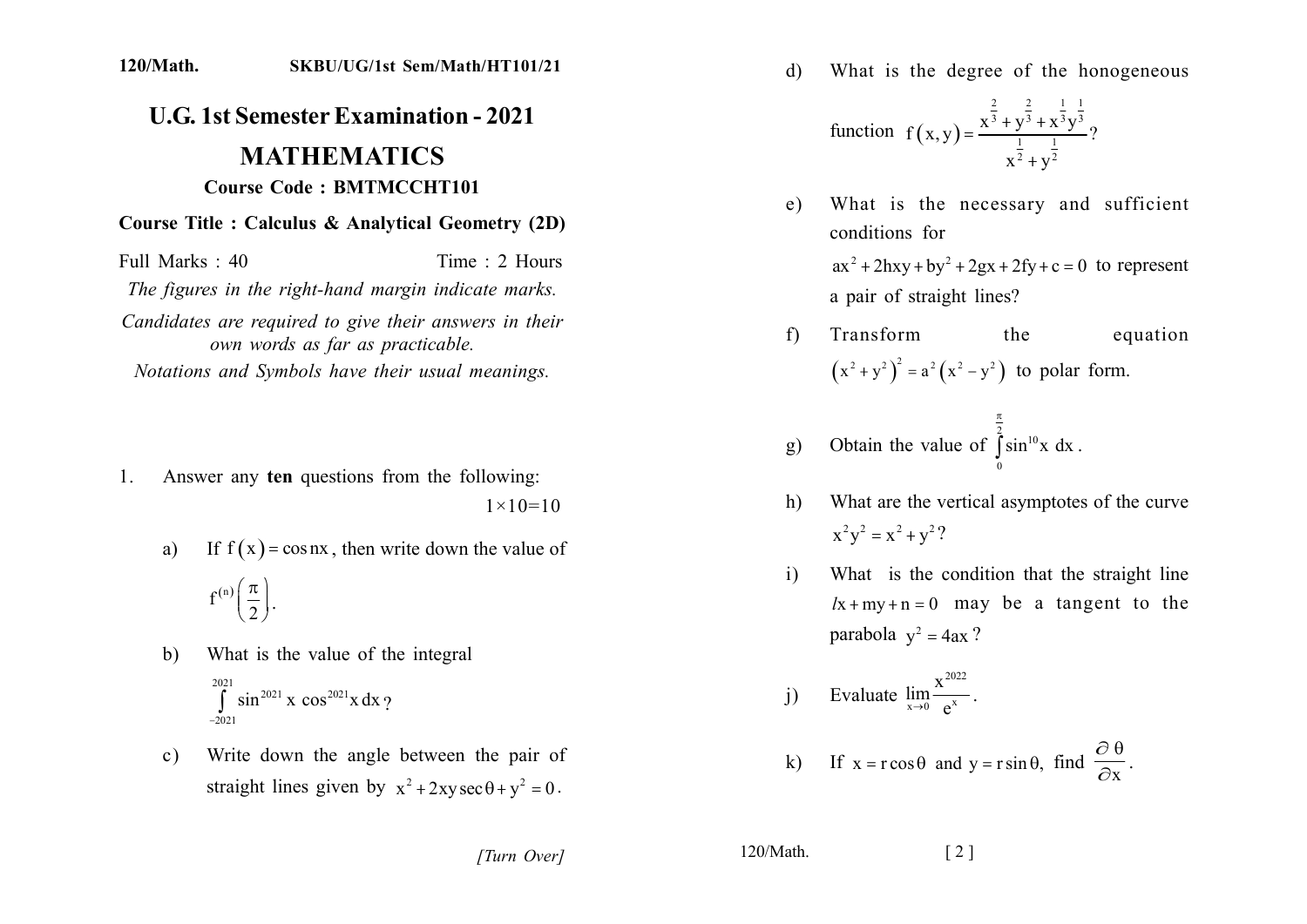$x = a(\cos\theta + \theta\sin\theta), y = a(\sin\theta - \theta\cos\theta)$ ,  $1)$ If

then find 
$$
\frac{d^2y}{dx^2}
$$

- Find the value of c, for which the equation m)  $x^2 + y^2 + 2x + 4y + c = 0$  represents a pair of straight lines.
- Determine the nature of the conic  $n)$  $r(4-5\cos\theta)=1$ .
- Find the differential of arc length for the curve  $\Omega$ )  $\frac{x^2}{a^2} + \frac{y^2}{b^2} = 1$ .
- Answer any five questions:  $2<sub>1</sub>$  $2 \times 5 = 10$ 
	- If  $u = x$ ,  $v = x+y$  and  $w = x+y+z$ , show that a)  $\frac{\partial (x,y,z)}{\partial (u,w,w)} = 1.$
	- b) If  $u = \sqrt{xy} f\left(\frac{y}{x}\right)$ , show that  $x u_x + y u_y = u$ .
	- Find the pedal equation of the curve  $c)$  $2r = 1 + \cos \theta$ .
	- If  $xy = x^n \log x$ , show that  $xy_n = (n-1)!$ .  $d)$

 $\begin{bmatrix} 3 \end{bmatrix}$ 

- Determine the points of inflexion of the curve.  $e)$  $y = \sin x$ .
- Show that the sum of the intercepts of any  $f$ tangent to the curve  $\sqrt{x} + \sqrt{y} = \sqrt{c}$ , is a constant.
- Show that the curve  $y^3 + 3ax^2 + x^3 = 0$  is  $g)$ everywhere concave to the x-axis.
- Find the equation of the tangents to the circle h)  $x^2 + y^2 + 8x + 10y - 4 = 0$  which are parallel to the straight line  $x + 2y + 3 = 0$ .
- $3<sub>l</sub>$ Answer any two questions:  $5 \times 2 = 10$ 
	- Show that the volume of revolution generated a) by the region enclosed by  $y = \sqrt{x}$  and the lines y = 1, x = 4 about x-axis is  $\frac{9\pi}{2}$ . 5
	- b) Reduce the equation

 $3(x^2+y^2)+2xy=4\sqrt{2}(x+y)$  to its canonical form and determine the nature of the conic. Find also the eccentricity of the conic and the equations of the axes. 5

Chords of the ellipse  $\frac{x^2}{a^2} + \frac{y^2}{b^2} = 1$  touch the  $\mathbf{c})$ circle  $x^2 + y^2 = d^2$ . Find the locus of their 5 poles.

 $120/M$ ath

 $120/M$ ath